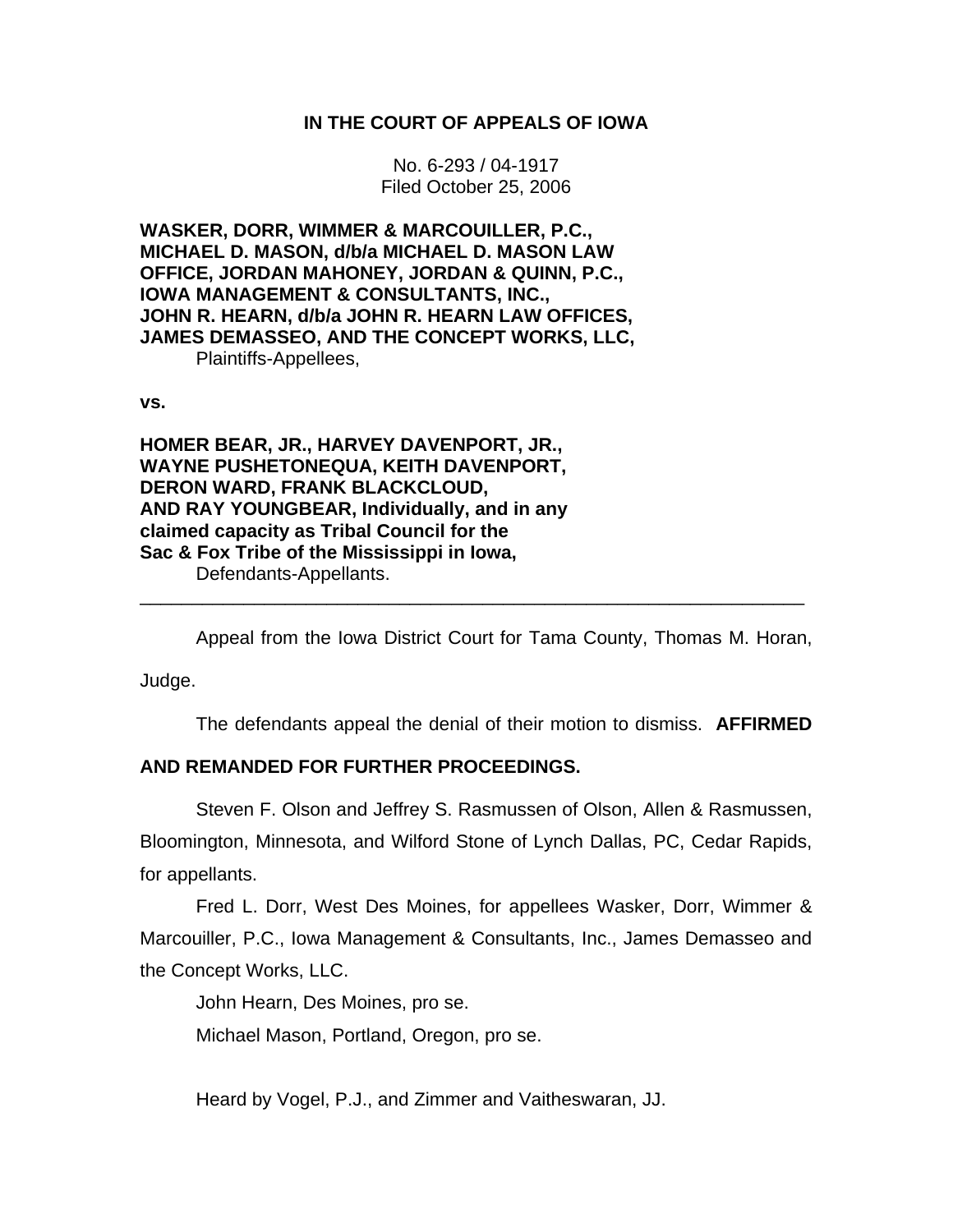### **VOGEL, P.J.**

 The defendants appeal from the district court's order that denied their motion to dismiss. For the reasons discussed below, we affirm the district court's denial of the motion, but conclude the joinder of the Tribe necessary as an indispensable party and remand for further proceedings.

# **I. Background Facts and Proceedings.**

 This case is another in a long string of state and federal litigation stemming from a tribal leadership dispute within the Meskwaki Settlement near Tama, Iowa. In September 2002, a dissident faction led by Homer Bear Jr., challenged the authority of the elected council chaired by Alex Walker. The plaintiffs (hereinafter collectively referred to as Wasker), having done business with the Walker Council, found themselves caught in the middle of this tribal leadership dispute. Consequently, Wasker filed a petition for declaratory judgment in Tama County on March 16, 2004, naming as defendants Homer Bear Jr. and others, "individually and in any claimed capacity as Tribal Council for the Sac & Fox Tribe of the Mississippi in Iowa," (hereinafter collectively referred to as the Bear defendants). Wasker and the other plaintiffs allege certain contracts for legal services, arbitration/litigation settlements, and other agreements (hereinafter referred to generally as agreement[s]) exist between the plaintiffs and the Tribe as all were properly approved by the Tribe, as then governed by the Walker Council, the Bureau of Indian Affairs of the Interior Department, and/or reduced to judgment or dismissed by an Iowa or federal court. Wasker seeks a declaration of the parties' rights under the agreements upon allegations that the Bear defendants have attempted to reject or invalidate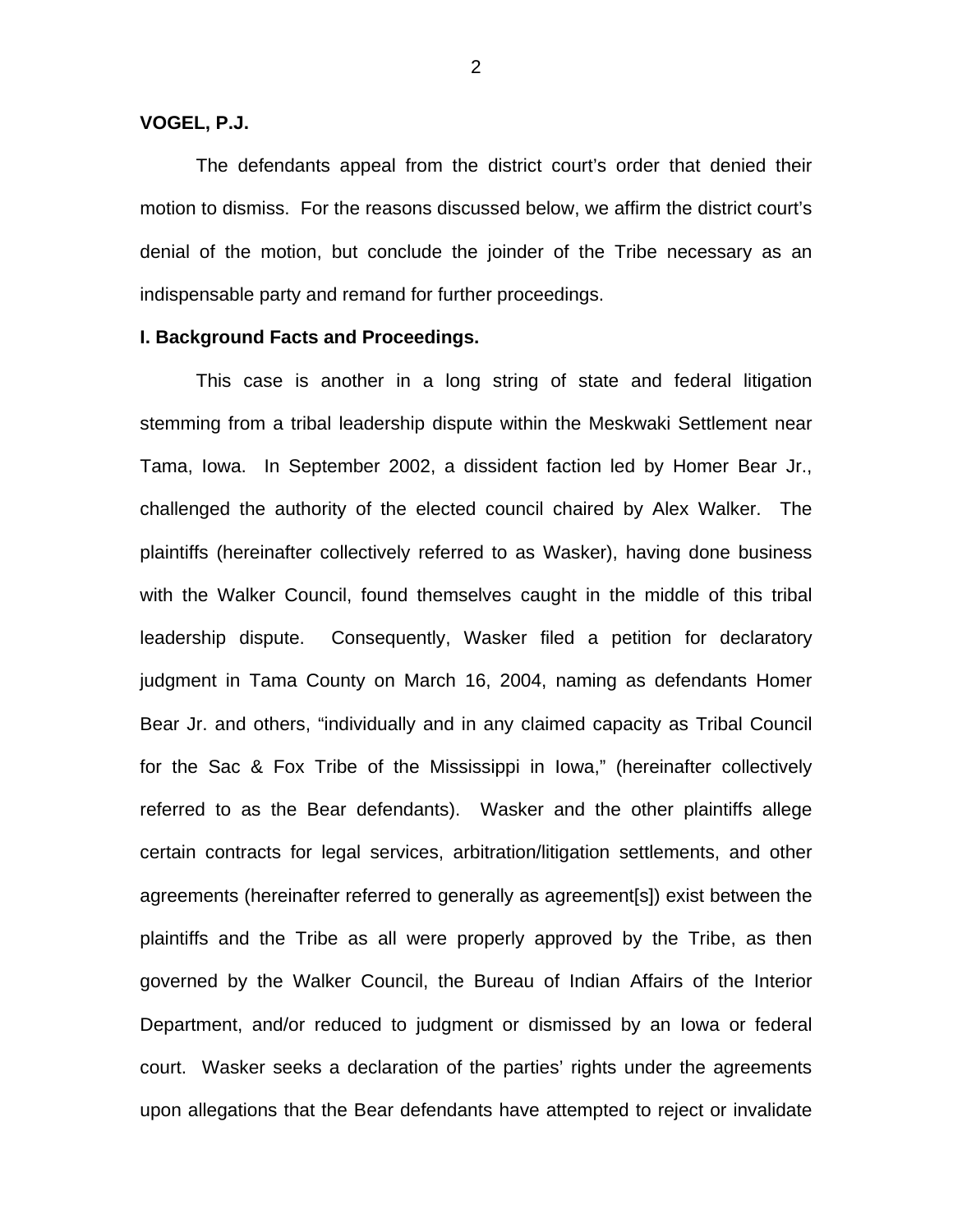the agreements and nullify prior state and federal court action. The Bear defendants filed a motion to dismiss the petition on April 6, 2004, asserting: 1) failure to join the Tribe as an indispensable party and tribal sovereign immunity; 2) failure to state a claim upon which relief may be granted; 3) lack of subject matter jurisdiction; and 4) failure to comply with Iowa Rule of Civil Procedure 1.411(2). The district court denied the motion to dismiss in its entirety, concluding it did have subject matter jurisdiction as Wasker stated a proper claim for relief and an equitable, declaratory action on contracts does not interfere with tribal sovereignty. The Bear defendants appealed the denial of the motion to dismiss on the first three grounds numerated above, to which our supreme court granted interlocutory review.

#### **II. Scope of Review.**

We review motions to dismiss for correction of errors at law. *Crall v. Davis*, 714 N.W.2d 616, 619 (Iowa 2006).

#### **III. Issues on Appeal.**

 The Bear defendants argue that the district court erred by denying dismissal of the declaratory judgment action against them for several reasons.

**A. Indispensable Party.** The first ground for dismissal urged by the Bear defendants before the district court and on appeal is failure to join the Tribe as an indispensable party. The district court's ruling does not specifically address whether the Tribe is an "indispensable party" for purposes of this dispute, and the Bear defendants did not file a motion to enlarge under Iowa rule 1.904(2). Nonetheless the district court implicitly rejected the claim by denying the motion to dismiss, "in its entirety for the reasons stated in the resistance." We conclude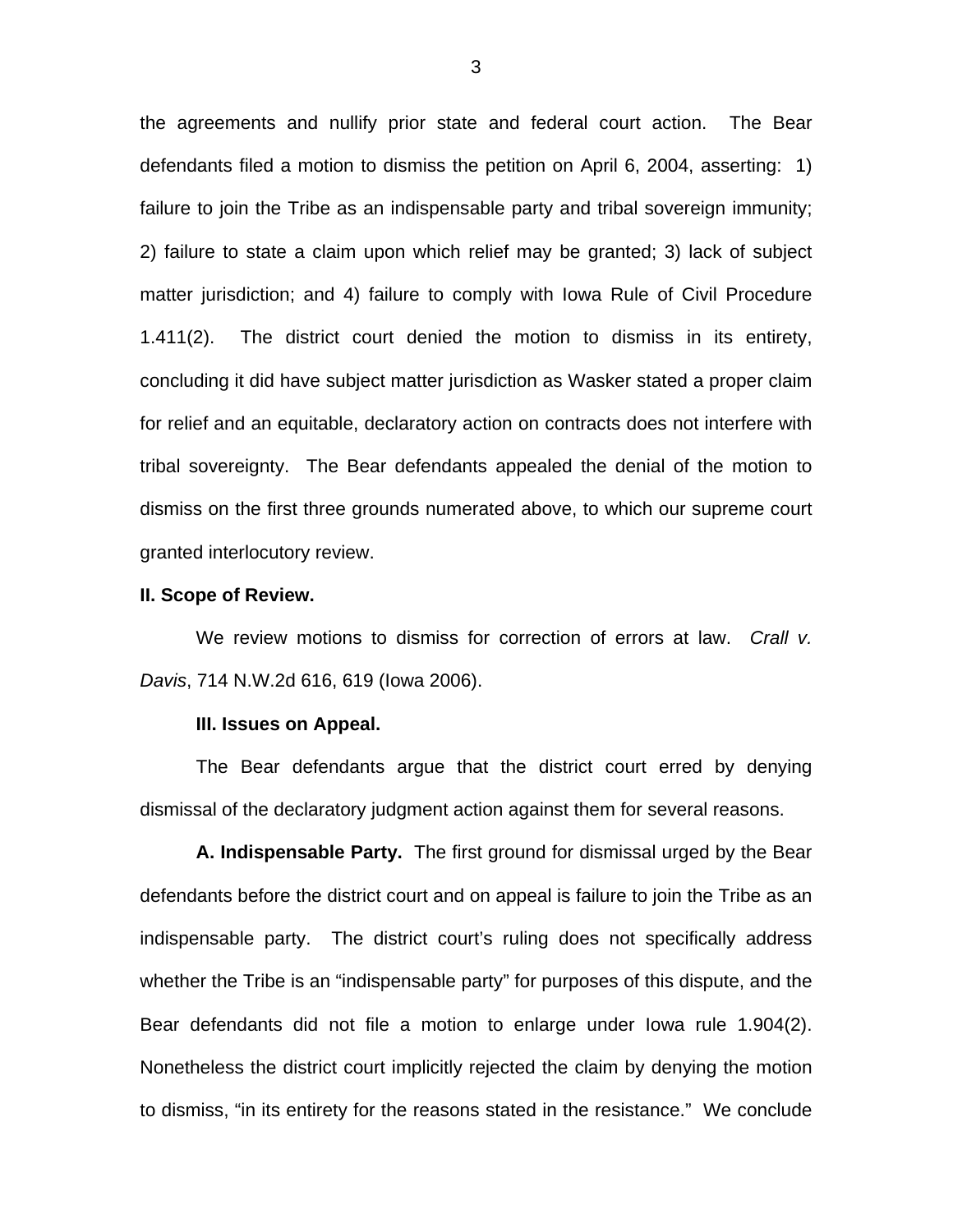there was minimally adequate error preservation for our review. *See Meier v. Senecaut*, 641 N.W.2d 532, 539 (Iowa 2002).

The Bear defendants' motion to dismiss was a pre-answer motion pursuant to rule 1.421. Even in this utmost preliminary stage of the case, the Wasker plaintiffs' petition on its face seeks to bind the Tribe to a declaratory judgment ruling as a party to the various agreements. While there is no claim the Tribe is attempting to undo what had been done by the Walker Council, each count of the petition contains a prayer of relief asking that, "the court confirm and declare the [agreement] as valid and binding *on the parties to it including the Tribe*. . . . " (emphasis added). The Tribe is clearly indispensable to a declaratory judgment suit involving agreements to which it is a signatory party. *See Irwin v. Keokuk Sav. Bank & Trust Co.*, 218 Iowa 961, 964, 256 N.W. 681, 683 (1934) (holding that some privity must be shown between parties in order to bring them into an action). At this early stage of this declaratory judgment action, we conclude that the Tribe is indispensable. The district court was correct in not dismissing the case as dismissal, is not the appropriate remedy for failing to join an indispensable party. *See* Iowa R. Civ. P. 1.234(3) (providing proper remedy and procedure for joining indispensable parties). Rather, the district court should order the Tribe be brought in. We therefore remand to the district court for joinder of the Tribe as an indispensable party to this declaratory judgment action.

**B. Sovereign Immunity.** The Bear defendants next argue that sovereign immunity bars prosecution of this case against the Tribe itself, thereby warranting dismissal once the Tribe is joined. Although generally, sovereign immunity will foreclose litigation for damages against a tribe, an exception exists in equitable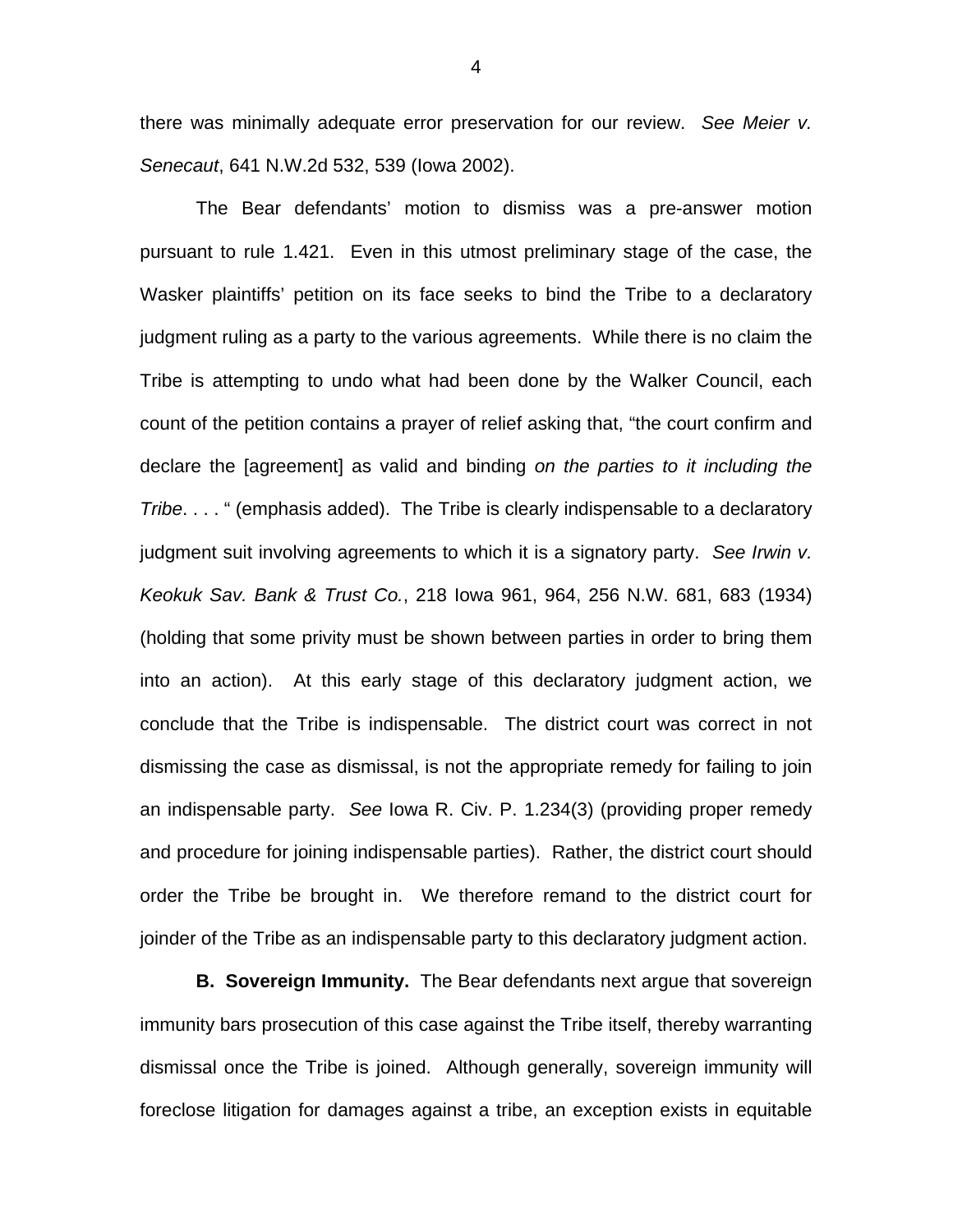actions, such as declaratory judgment suits. *See Comstock Oil & Gas Inc. v.*  Alabama and Coushatta Indian Tribes of Texas, 261 F.3d 567, 571-72 (5<sup>th</sup> Cir. 2001) (holding that neither the tribe nor individually-named tribal council members hold sovereign immunity from an equitable suit for declaratory or injunctive relief), *cert. denied by Alabama and Coushatta Indian Tribes of Texas v. Comstock Oil & Gas Inc.*, 535 U.S. 971, 122 S. Ct. 1438, 152 L. Ed. 2d 382 (2002); *Big Horn County Elec. Co-op., Inc. v. Adams*, 219 F.3d 944, 954 (9th Cir. 2000) (holding suits for prospective injunctive relief are permissible against Indian tribal officers and do not violate tribal sovereign immunity). Because this declaratory judgment action seeks equitable relief and not damages, we conclude the case may go forward without dismissal on sovereign immunity grounds even after the Tribe is joined as an indispensable party.

**C. Justiciable Controversy.** The Bear defendants next assert the district court erred by concluding the plaintiffs "have not failed to state claims upon which relief can be granted."

'Since the advent of notice pleading under Iowa Rule of Civil Procedure 69(a), it is a rare case which will not survive a [motion to dismiss]. As a result, disposition of unmeritorious claims in advance of trial must now ordinarily be accomplished by other pretrial procedures which permit narrowing of the issues and piercing of the bare allegations contained in the petition.'

*Rieff v. Evans*, 630 N.W.2d 278, 292 (Iowa 2001) (quoting *Am. Nat'l Bank v. Sivers*, 387 N.W.2d 138, 140 (Iowa 1986)). Therefore, very little is required in a petition to survive a motion to dismiss on the failure to state a claim ground. *Id.* at 292. One is not required to plead ultimate facts that support the elements of the claimed cause of action. But facts sufficient to apprise the defendant of the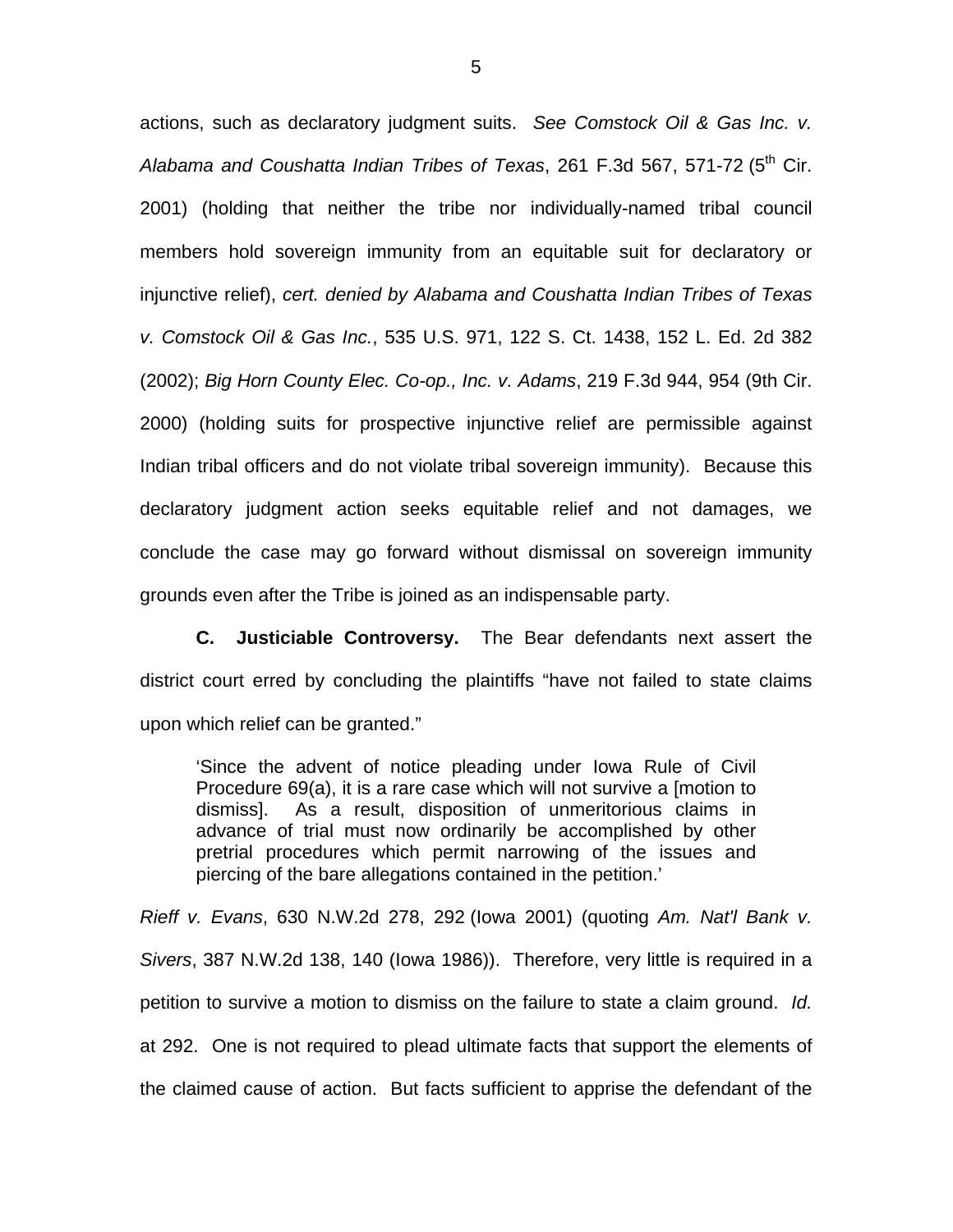incident must be included in the petition in order to provide "fair notice" of the claim asserted. *Id.* A motion to dismiss is properly granted only if a plaintiff's petition "on its face shows no right of recovery under any state of facts." *Schaffer v. Frank Moyer Constr., Inc.*, 563 N.W.2d 605, 607 (Iowa 1997). The petition is assessed in the light most favorable to the plaintiff, and all doubts and ambiguities are resolved in plaintiff's favor. *Below v. Skarr*, 569 N.W.2d 510, 511 (Iowa 1997); *Treimer v. Lett*, 587 N.W.2d 622, 625 (Iowa Ct. App. 1998). Wasker requests equitable relief upon agreements alleged in the petition that the Bear defendants have in some manner sought to dishonor or invalidate. Declaring the rights of parties under contractual agreements is a proper avenue of relief in an equitable declaratory judgment action. *See IMT Ins. Co. v. Crestmoor Golf Club*, 702 N.W.2d 492, 495-96 (Iowa 2005). Therefore, we affirm denial of the motion to dismiss on this ground.

 **D. The Jurisdictional Question.** The Bear defendants' pre-answer motion challenging subject matter jurisdiction relies on facts outside of the pleadings. To resolve the jurisdictional issue, the district court was required to look beyond the pleadings, as:

Where there is a conflict between the parties as to the existence of a jurisdictional fact, the court should not decide the question on affidavits, even with the consent of the parties; in such case the dispute should be determined by the taking of evidence, either at a hearing on that issue or at the trial of the case.

*Tigges v. City of Ames*, 356 N.W.2d 503, 511 (Iowa 1984) (citing 21 C.J.S. *Courts* § 112 (1940)). Where the facts pertinent to the determinative issue in a motion to dismiss are disputed, the case usually cannot be resolved on such a motion. *Pennsylvania Life Ins. Co. v. Simoni*, 641 N.W.2d 807, 810 (Iowa 2002).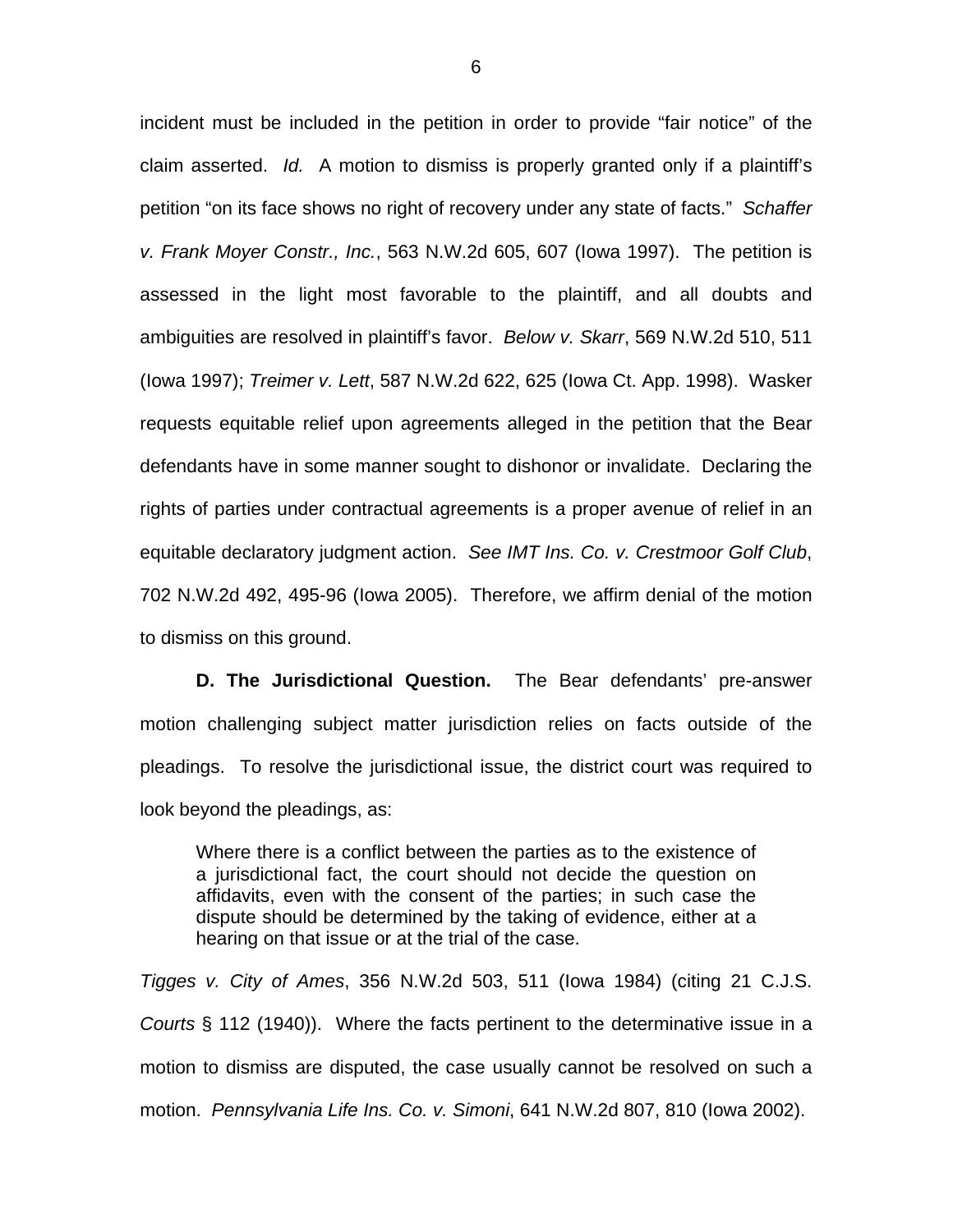When the district court was presented with the jurisdictional challenge, it appears to have allowed the parties an opportunity to develop the record and submit evidence outside of the pleadings. *See Hayden v. Ameristar Casino Council Bluffs, Inc.*, 641 N.W.2d 723, 724 (Iowa 2002) (reversing and remanding with instructions for evidentiary development on a jurisdictional issue involving a mixed question of law and fact contested by the parties); *Troester v. Sisters of Mercy Health Corp.*, 328 N.W.2d 308, 311 (Iowa 1982) (adopting the notion that in motions to dismiss where matters outside the pleadings are relied upon in support of the motion, the proper procedure is to treat the motion as one for summary judgment). However, the only evidence submitted by the Bear defendants was three affidavits from counsel or others regarding matters not directly relevant to the jurisdictional issue. At least one of the affidavits, sworn by tribal Executive Director Larry Lasley the month following the motion hearing,<sup>[1](#page-6-0)</sup> simply attests to the formation and jurisdiction of the tribal court. Another affidavit filed after submission of the motion was sworn by trial counsel, Steven Olson, merely presenting evidence of media coverage of the tribal dispute in 2003. None of the affidavits appear to have any direct bearing on the agreements at issue in this case. Indeed, no copies of the agreements, or other evidence of their contents or attempts to dishonor the same, appear to be in the record for consideration of the motion to dismiss. As many of the crucial underlying facts of the plaintiffs' claims remain unknown on this scant record, we

<span id="page-6-0"></span> $1$  We question the timeliness of the Bear defendants' affidavits, as they were filed after submission of the motion upon hearing. Although our court rules ordinarily require attachment of all supporting affidavits in such a motion, *see* Iowa R. Civ. P. 1.981, Wasker appears not to have objected to the submissions, which were accepted by the district court.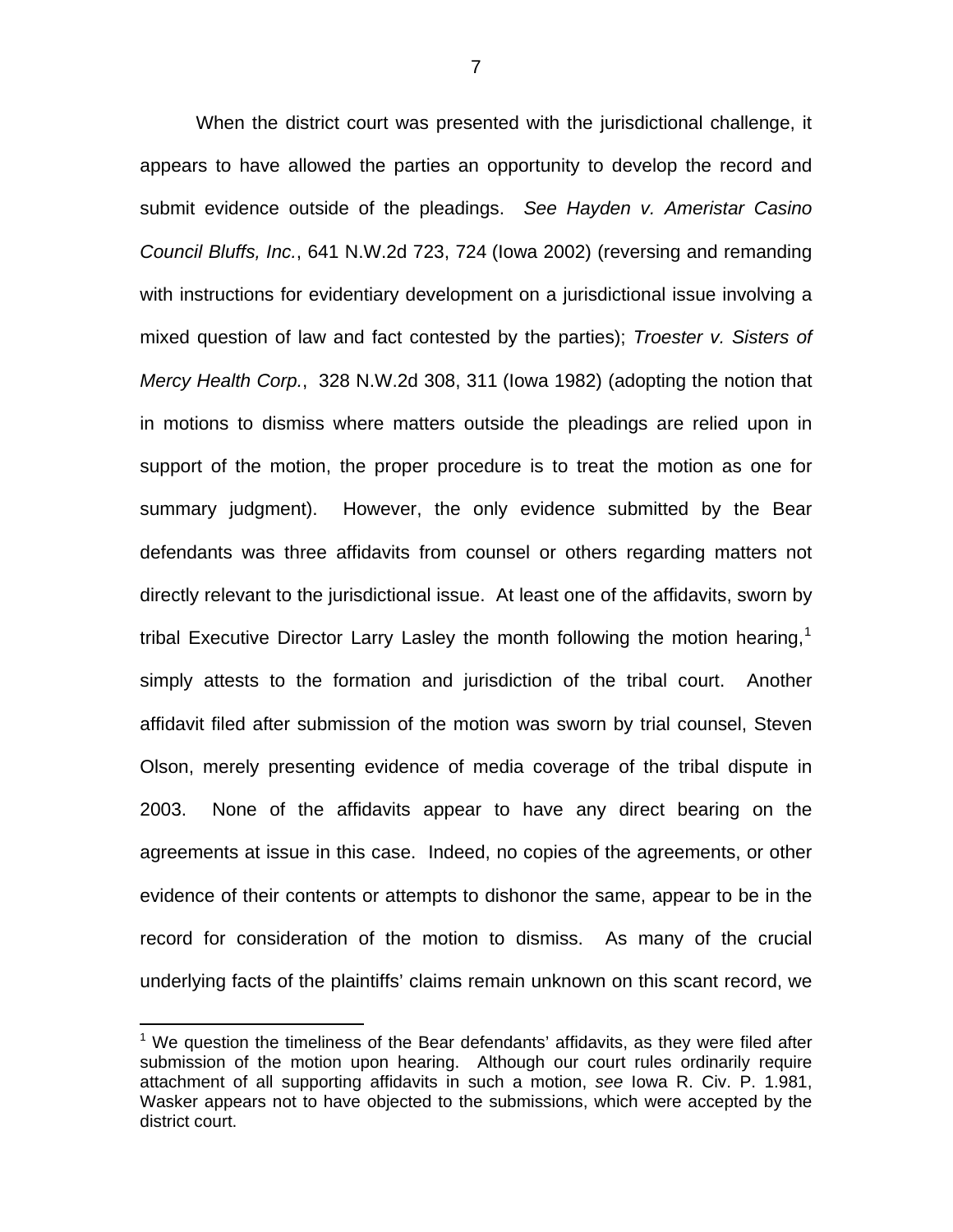cannot say that the district court erred by denying the motion to dismiss for lack of subject matter jurisdiction.

 We next address the Bear defendants' assertion that the proper jurisdiction is with the tribal court. The district court concluded the state court had jurisdiction because, "the Meskwaki Tribal Court was not established until after the commencement of these proceedings; Plaintiffs could not have exhausted use of the tribal court for their remedy because the tribal court did not exist when the claims were brought." We agree. *See National Farmers Union Ins. Cos. v. Crow Tribe,* 471 U.S. 845, 856 n. 21, 105 S. Ct. 2447, 2454 n. 21, 85 L. Ed. 2d 818 (1985) (holding exhaustion would not be required where it would be "futile because of the lack of an adequate opportunity to challenge the [tribal] court's jurisdiction."); *Krempel v. Prairie Island Indian Community*, 125 F.3d 621, 622-24 (8th Cir. 1997) (holding that a litigant need not exhaust tribal remedies when no functioning court existed at the time of filing the original complaint because exhaustion would have been futile and would have violated principles of judicial economy, and as a matter of law, a plaintiff who files a timely claim in an existing forum is not required to exhaust tribal remedies at a later time when a tribal court comes into existence). We affirm denial of the motion to dismiss for want of jurisdiction based upon the futility of attempting to try an issue in a nonexistent tribal court.

 The district court also found, "the infringement doctrine on which Defendant's rely is inapplicable in these proceedings because, as Plaintiffs argue, the relief sought in this matter is equitable and sounds in contract and does not interfere with tribal sovereignty and self-government." We affirm the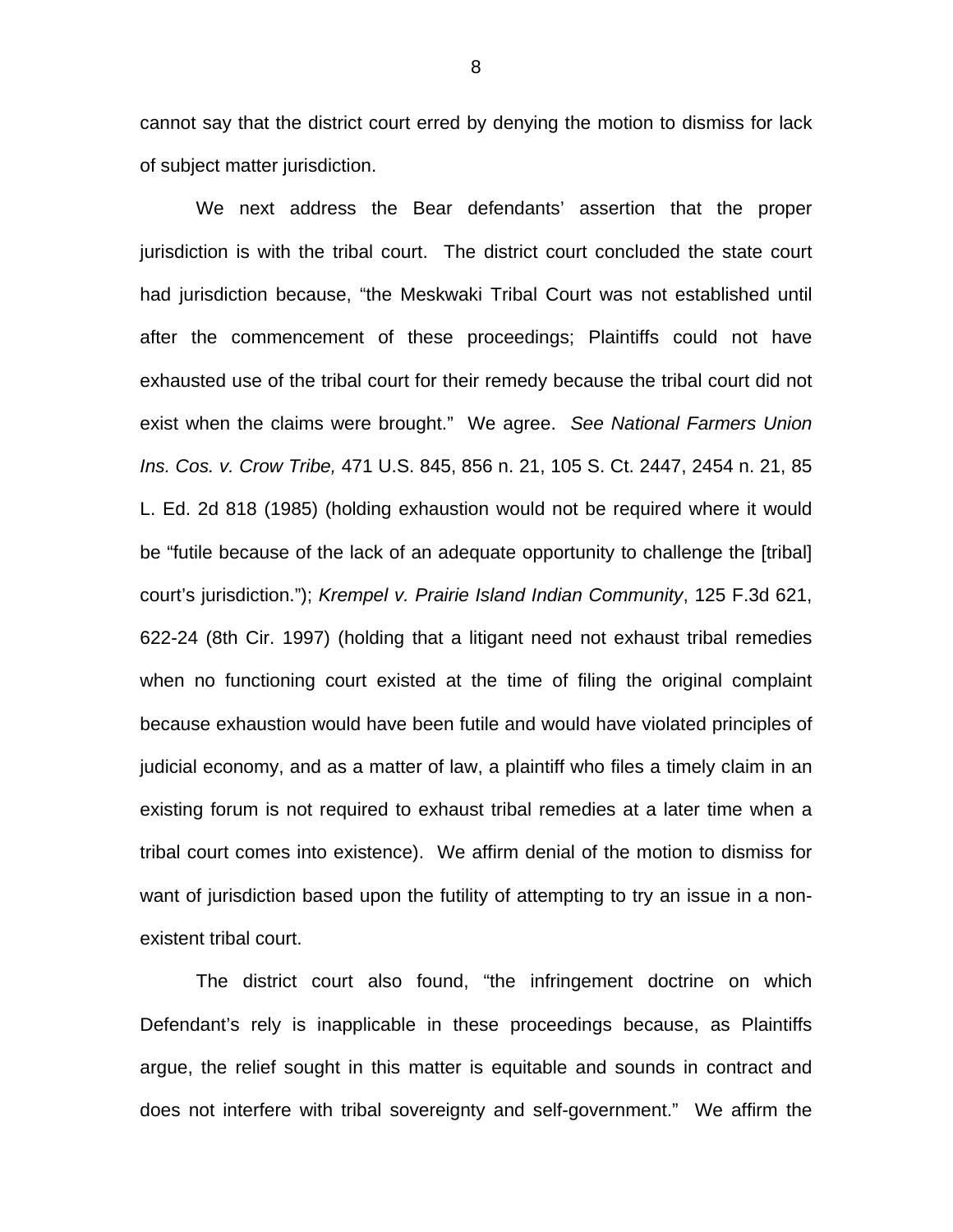district court on the scant record before us. However, because the Tribe was not joined as an indispensable party, we make no determination as to the merits of the infringement claim should it be reasserted.

**E. Conclusion.** We conclude the Tribe must be joined as an indispensable party because plaintiffs seek relief necessarily affecting the Tribe. Once the Tribe is joined, the case may proceed in district court, as sovereign immunity is not a defense in this equitable cause of action for declaratory judgment. We affirm the denial of the motion to dismiss based upon failure to state a claim as the petition alleges a substantive justiciable controversy. The district court also properly denied dismissal for lack of subject matter jurisdiction as to prosecution in tribal court, as no such court existed when this action was initiated. Finally, we affirm denial of dismissal based upon infringement because the early posture of this case and minimal record do not conclusively support the allegation that the plaintiffs' claims would infringe upon tribal self-governance without joinder of the Tribe.

 Therefore, on this interlocutory appeal, we affirm the district court's denial of the Bear defendants' motion to dismiss and remand to the district court for further proceedings consistent with this opinion.

### **AFFIRMED AND REMANDED FOR FURTHER PROCEEDINGS.**

Zimmer, J., concurs; Vaitheswaran, J., concurs in part and dissents in part.